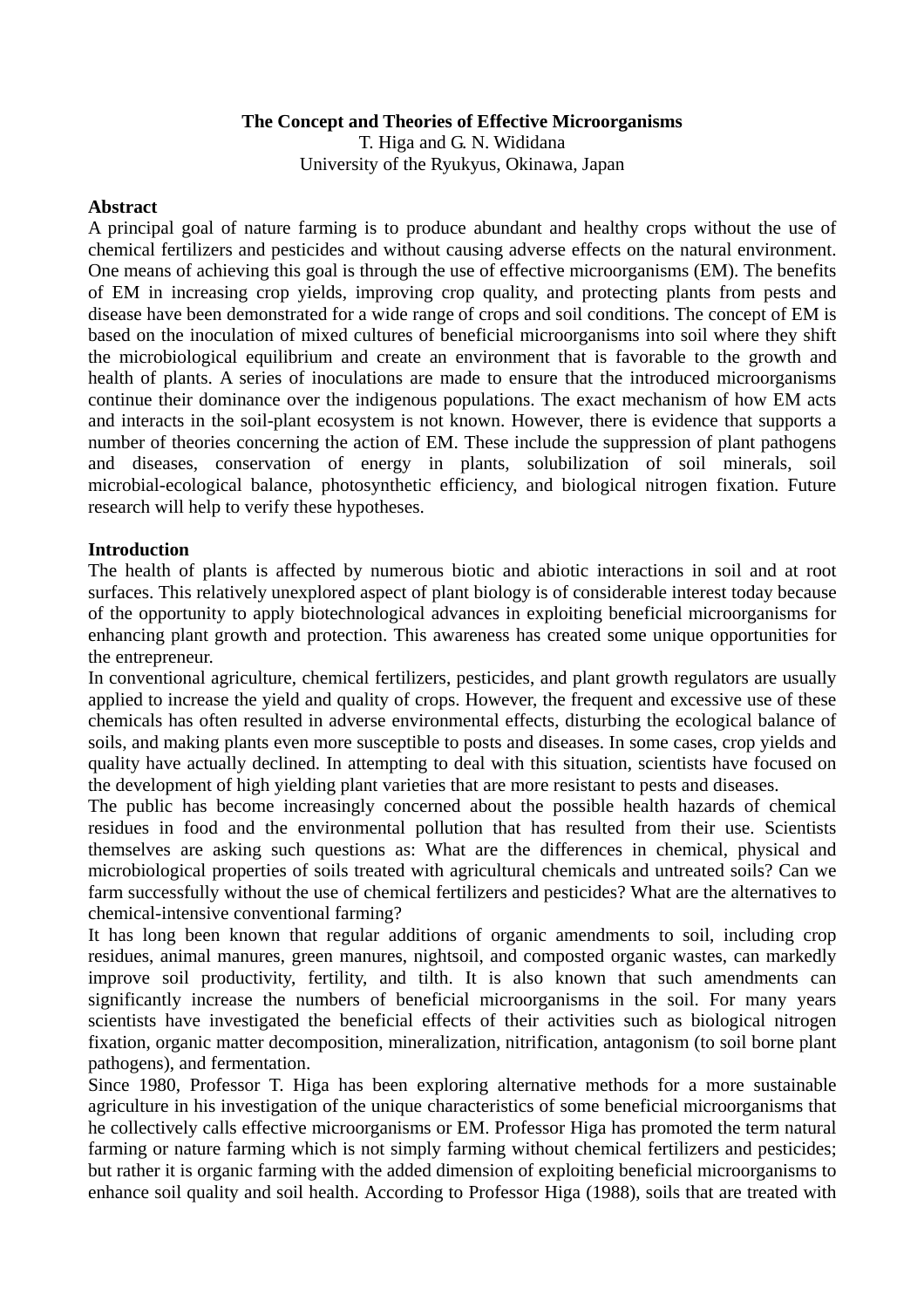effective microorganisms become disease-suppressive soils, zymogenic soils, and synthetic soils. The development and application of EM has raised a number of questions and theories on the role of beneficial soil microorganisms in agriculture. This paper discusses the concept of EM and some of the theories of how EM may be affecting the soil and plant environment.

## **The Concept of Effective Microorganisms**

From his study of beneficial microorganisms, Professor Higa concluded that the introduction of mixed cultures of microorganisms to soils and plants would likely be more effective, and for a longer period of time, than pure cultures. In due course, he developed three such mixed cultures of beneficial microorganisms that he found to be particularly effective. A mixed solution culture of photosynthetic bacteria, ray fungi, yeasts, and fungi, consisting of 10 genera and 80 different species he called EM 2. A mixed culture of photosynthetic bacteria is called EM 3. A mixed culture of Lactobacillus, and other microorganisms producing lactic acid, is called EM 4.

Experiments with the EM cultures have shown that both soil and foliar applications of EM can increase the yield and quality of various horticultural crops. For example, EM was found to significantly increase the content of vitamin C and sugar in fruit over that of the control. Today, EM is distributed under a registered trademark, and widely used on agricultural and horticultural crops in Japan including mango, tomato, spinach, brassica, allium, green pea, rice, cucumber, melon, and strawberry.

## **Theories of Effective Microorganisms**

How can the application of EM to soil increase the yield and quality of crops? How does EM protect plants from pathogens and disease? Can disease-suppressive soils, zymogenic soils, and synthetic soils be induced by the application of EM? To answer these and other questions concerning the mechanisms of how EM acts and interacts in the soil-plant environment, it may be helpful to consider the following theories.

### **Disease-Suppressive Soil**

Theory The term disease-suppressive soil refers to the biological means of suppressing the occurrence of plant diseases. Three examples of disease-suppressive soil are: (1) the pathogen fails to become established, (2) the pathogen is present but fails to cause disease and (3) the pathogen causes disease but declines with monoculture.

Figure 1 shows that the application of EM cultures to soil increased the yield of green pea over that of a fertilized control for three successive crops. Figure 2 shows that EM treated soil increased significantly in total numbers of fungi which, in turn, suppressed the incidence of plant pathogenic *Fusarium*. Other experiments have shown that soil treated with EM 2. 3.4 had a lower incidence of plant fungal diseases (*Thielaviopsis* and *Verticillium*) and bacterial diseases (*Xanthomonas*, *Erwinia*, *Agrobacterium* and *Pseudomonas*) than the fertilized control. The suppression of plant pathogens and disease incidence is dependent on soil conditions, the plant, and which EM culture or combination of cultures is applied. This indicates that EM can induce a soil to become disease-suppressive in nature.

# **Organic Energy Theory**

In the conventional theory, organic materials added to soil undergo decomposition by microorganisms, and minerals (nutrients) are released and become available for uptake by plants. In the organic energy theory, organic amendments are fermented by species of *lactobacillus*, and other lactic acid producing microorganisms. This, in turn, releases amino acids and saccharides as soluble organic compounds that are absorbed intact by plants to be utilized beneficially in various metabolic pathways. Kinjo (1990) found that the amount of amino acid produced after incubation of organic matter with EM for five days was significantly higher than the control without EM. The absorption of amino acids, sugars, and other organic compounds by plant roots has been demonstrated in plant tissue culture. Such work indicates that the plantlet, callus, or plant cell requires not only macro and micronutrients, but can also benefit from absorption of energy-yielding organic molecules such as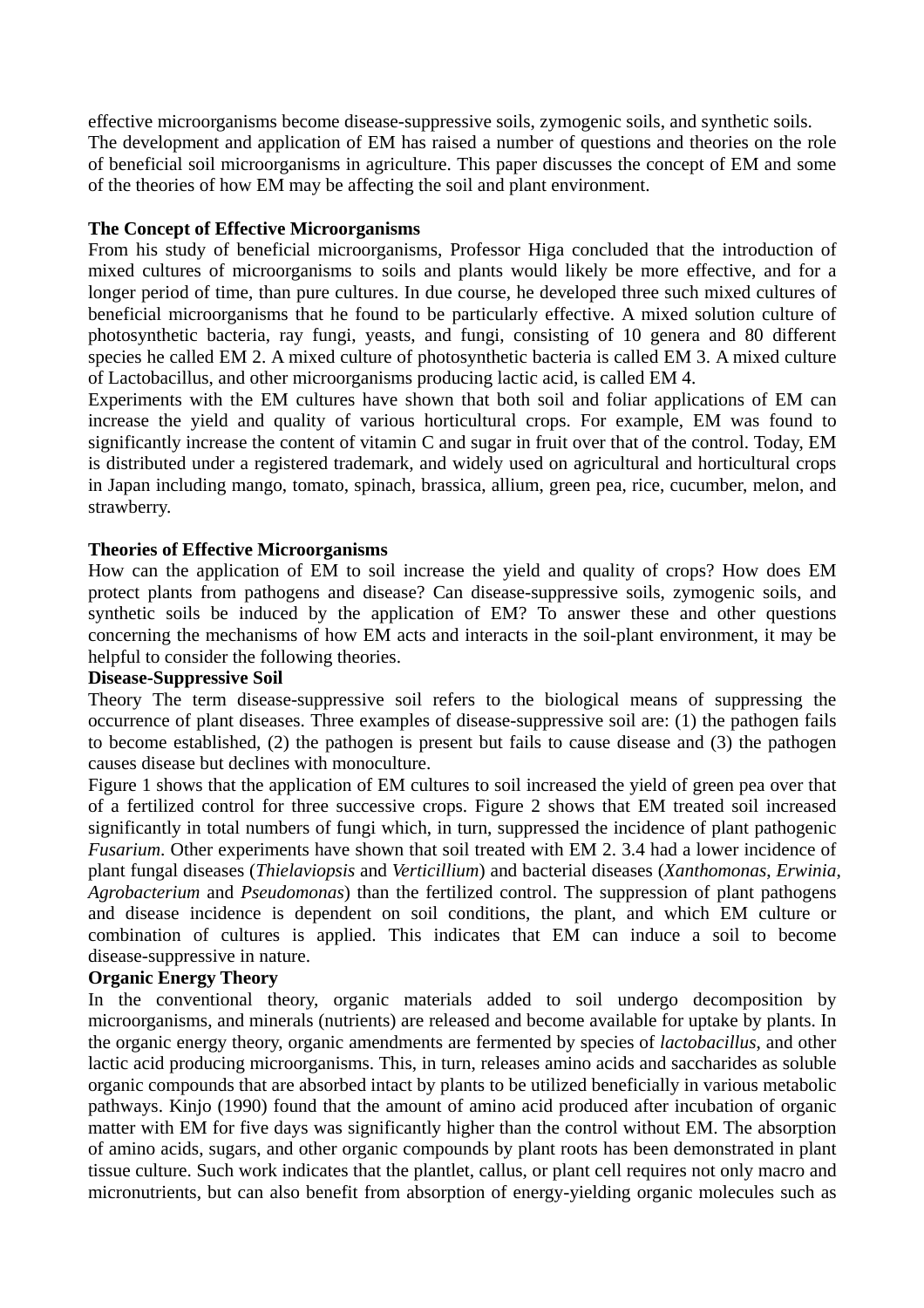amino acids and simple sugars.

The fermentation process is often utilized in the preparation of foods such as miso (soybean paste) and soy sauce, and in making silage for livestock. However, fermentation in soil and how it benefits the plant has been studied very little.



**Figure 1. Effect of EM and Chemical Fertilizer on Green Pea Production.** 



**Figure 2. Effect of EM and Chemical Fertilizer on Soil Fungus and Fusarium population**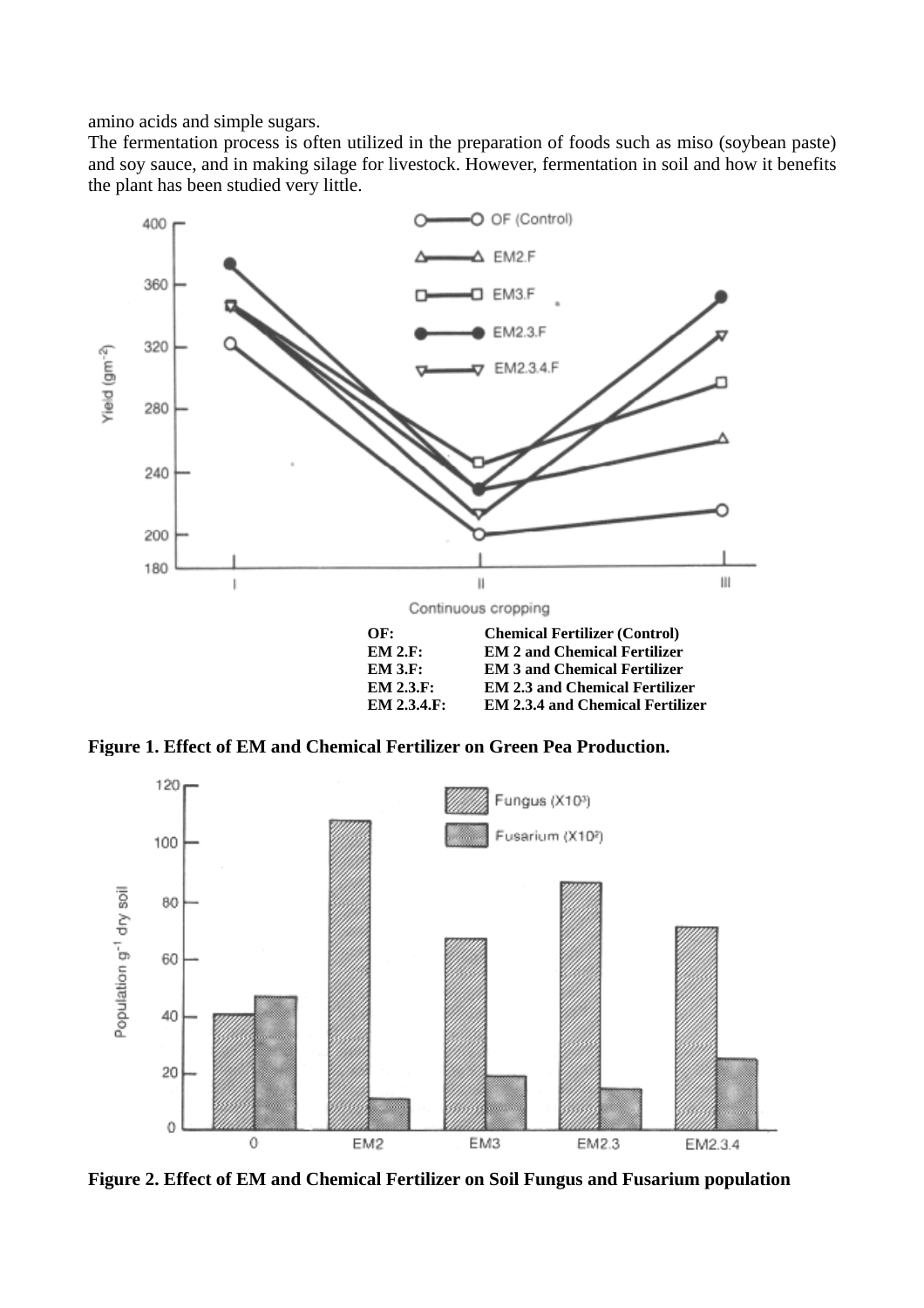### **Inorganic Nutrient Solubilizing Theory**

Soil microorganisms are important in decomposing organic materials and recycling their nutrients for uptake by plants. Soil productivity generally decreases as soil organic matter decreases (often through soil erosion and insufficient return of organic wastes and residues to land). When this happens, the total soil microbial population and its biodiversity also tend to decrease.

Experiments were conducted in which a 0.1 % aqueous solution of molasses was applied to soil and to leaf surfaces of turnip (*Brassica rapa*) and green pepper (*Capsicum sp*.) as a carbon and energy source for indigenous microorganisms. The results showed a significant increase in the number of bacteria, actinomycetes, and fungi in both soil and on leaf surfaces over that of the unamended control (Tables 1 and 2). The foliar-applied molasses also Caused a substantial increase in the numbers of nitrogen fixing bacteria on the surface of turnip leaves (Table 2). The yield of both green pepper and turnip was significantly increased by the association of the increased number of microorganisms (Table 3).

|                        | <b>Dilution</b> | Table 1. Effect of Niolasses Spray Applied to Son on Numbers of Niferon gamsins.<br><b>Number of Microorganisms*</b> |                    |  |
|------------------------|-----------------|----------------------------------------------------------------------------------------------------------------------|--------------------|--|
| <b>Microbial Group</b> |                 | <b>Control</b>                                                                                                       | Molasses $(0.1\%)$ |  |
| Fungi                  |                 | 44.4                                                                                                                 | 102                |  |
| Fusarium               | $10^2$          | 102                                                                                                                  | 413                |  |
| Bacteria               | $10^6$          | 252                                                                                                                  | 407                |  |
| Actinomycetes          | $10^6$          | 2.51                                                                                                                 | 3.51               |  |

## **Table 1. Effect of Molasses Spray Applied to Soil on Numbers of Microorganisms.**

\* Numbers per g of soil (dry weight basis). Microorganisms were counted in soil that was planted to green pepper.

| Table 2. Effect of Foliar-Applied Molasses Spray on Numbers of Microorganisms on the Leaf |
|-------------------------------------------------------------------------------------------|
| <b>Surface of Turnip.</b>                                                                 |

| <b>Microbial Group</b> | <b>Dilution</b> | <b>Number of Microorganisms*</b> |                    |  |
|------------------------|-----------------|----------------------------------|--------------------|--|
|                        |                 | Control                          | Molasses $(0.1\%)$ |  |
| Fungi                  | $(0^{\circ})$   | 12.4                             | 63.3               |  |
| Fusarium               | $10^2$          | 8.42                             | 14.0               |  |
| Bacteria               | $10^4\,$        | 3.89                             | 8.90               |  |
| Actinomycetes          | $10^4\,$        | 2.46                             | 9.21               |  |
| N Fixing Bacteria      | $10^3$          | 1.42                             | 10.3               |  |

\* Numbers per g of soil (dry weight basis). Microorganisms were counted on the leaf surface of Turnip.

| Table 3. Effect of Foliar-Applied Molasses Spray on the Yield of Green Pepper and Turnip. |  |  |  |  |  |  |
|-------------------------------------------------------------------------------------------|--|--|--|--|--|--|
|-------------------------------------------------------------------------------------------|--|--|--|--|--|--|

| <b>Treatment</b>   | <b>Green Pepper</b><br>gm | <b>Turnip</b><br>$\mathfrak{g}_m$ |
|--------------------|---------------------------|-----------------------------------|
| Control            | 748                       | 3660                              |
| Molasses $(0.1\%)$ | 964*                      | 4140*                             |

\* Significant difference between treatments at 5% probability by Duncan's test.

Insoluble organic phosphorus compounds that are largely unavailable to plants can often be solubilized by microorganisms. Similar results were obtained in an experiment where various EM cultures were added to soil. As shown in Figure 3, there was a substantial increase in inorganic phosphorus  $(P_2O_5)$  due to EM compared with the unfertilized control.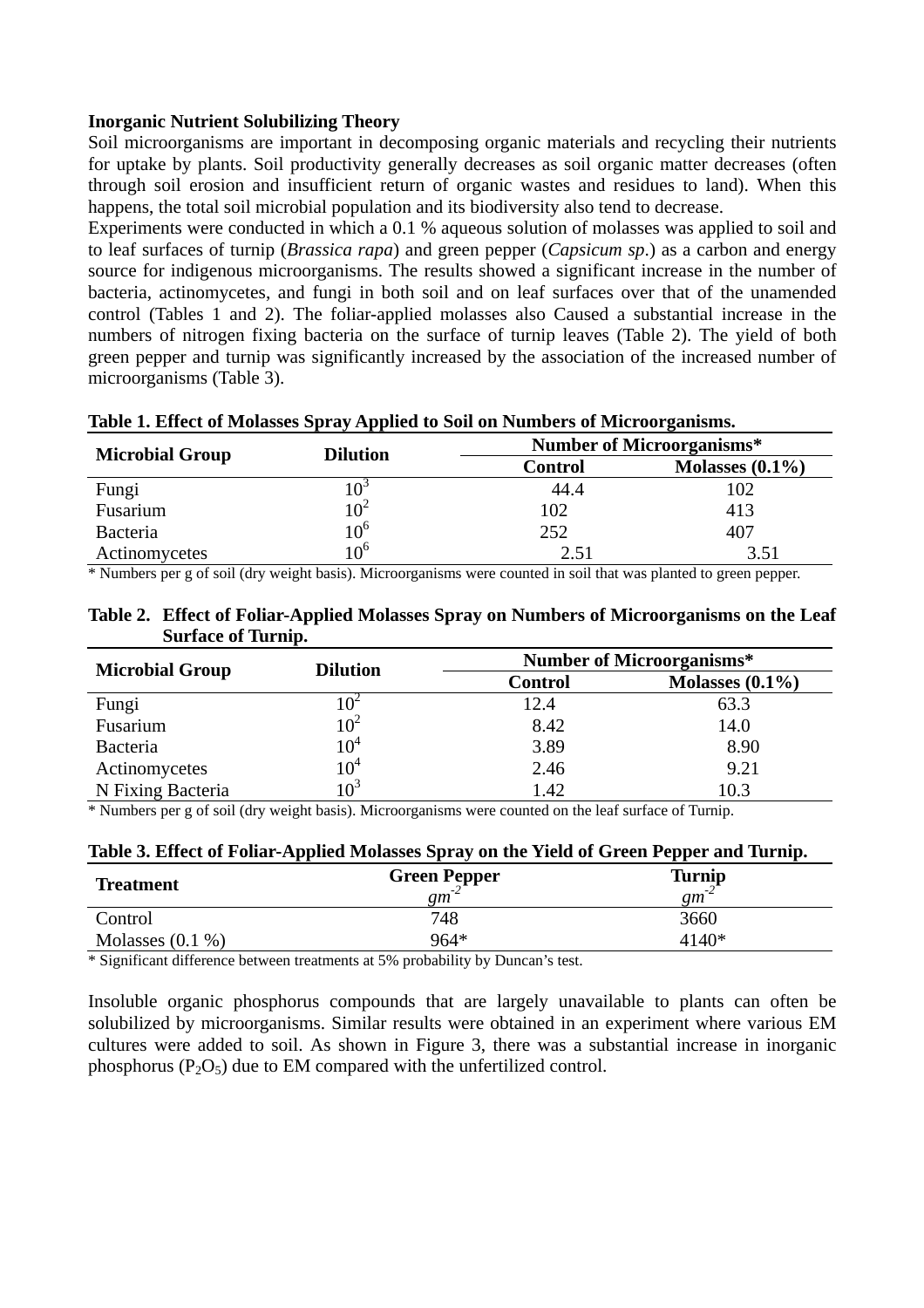

Figure 3. Effect of EM treatment on Soil P<sub>2</sub>O<sub>5</sub> Content.

## **Balanced Population of Soil Microorganisms Theory**

The incidence and severity of plant diseases depend on soil conditions, i.e., chemical, physical, and microbiological properties; soil management, i.e., tillage, fertilizers, and pesticides; crop management, i.e., crop rotation, monoculture, and multiple cropping; and the plant cultivar, i.e., disease-susceptible and disease-resistant. These factors can greatly influence the total microbial population, and its complexity and diversity, in soil. The balance in population and diversity between harmful and beneficial microorganisms will determine the soil microbiological equilibrium, and whether the soil ecosystem is favorable or unfavorable to the growth and health of plants. Generally, soils which have high populations of actinomycetes, *Trichoderma*, *Penicillium*, fluorescent pigment-producing *Psendomonas*, and other microorganisms that are antagonistic to plant pathogens, are considered to be disease-suppressive soils. Those which have large numbers of Lactobacillus and other fermentative microorganisms (yeasts, starch digesting bacteria, and cellulose digesting bacteria) are considered to be zymogenic soils. Soils which have large numbers of nitrogen fixing bacteria (*Azotobacter*, *Beljerinckia*, *Derxia*, and *Spirillum*), facultative anaerobic bacteria (*Bacillus*, *Enterobacter*, *Klebsiella*, and *Clostridium*), and photosynthetic bacteria are classified as synthetic soils. When a soil has high populations of plant pathogenic fungi (*Fusarium*, *Thielaviopsis*, *Phytophthora*, *Verticillium* and *Pythium*), it is considered to be a disease-inducing soil.

# **Photosynthetic and Nitrogen Fixing Theory**

When EM are applied to soil or plant leaf surfaces, the populations of photosynthetic bacteria and nitrogen fixing bacteria increase dramatically. This phenomenon is associated with the growth of more vigorous plants, higher plant yields, and improved crop quality (based on higher contents of vitamin C and sugar in fruits) compared with no EM treatment. It was thought that the high number of photosynthetic bacteria and nitrogen fixing bacteria in soil and at leaf surfaces might enhance the plant's photosynthetic rate and efficiency, and its nitrogen fixing capacity. However, this has not been established experimentally. In this regard, Reid (1979) found that the net photosynthesis of *Pinus ponderosa* and *P. flexilis* tended to increase as the extent of infection by ectomycorrhizae increased.

Ruinen (1970) was among the first to investigate the occurrence of nitrogen fixing bacteria on leaf surfaces. Pati and Chandra (1981) and Sen Gupta et al. (1982a; 1982b) reported that nitrogen fixing bacteria on leaf surfaces could markedly increase crop yields.